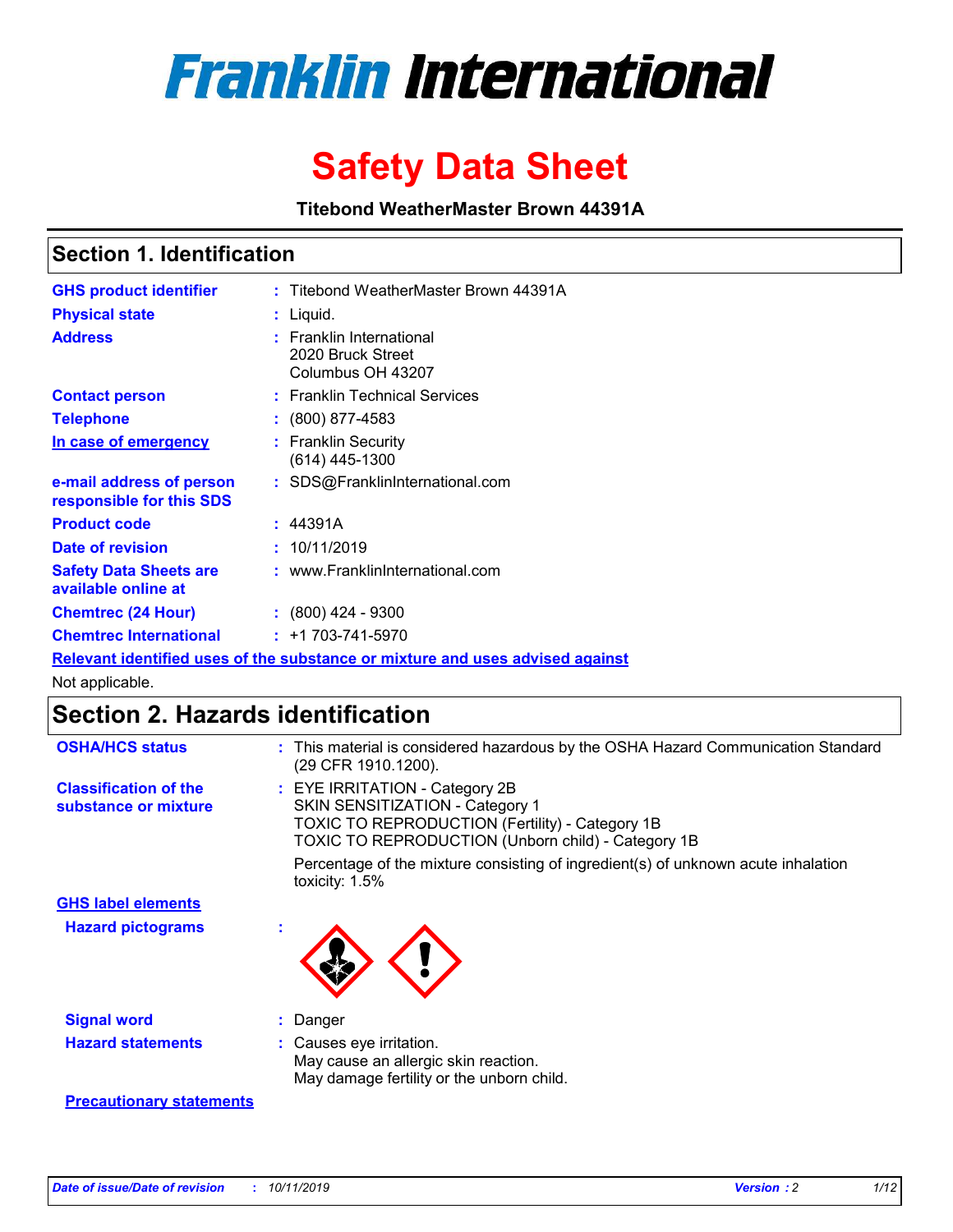### **Section 2. Hazards identification**

| <b>Prevention</b>                          | : Obtain special instructions before use. Do not handle until all safety precautions have<br>been read and understood. Wear protective gloves. Wear eye or face protection.<br>Wear protective clothing. Avoid breathing vapor. Wash hands thoroughly after handling.<br>Contaminated work clothing must not be allowed out of the workplace.                                                        |
|--------------------------------------------|------------------------------------------------------------------------------------------------------------------------------------------------------------------------------------------------------------------------------------------------------------------------------------------------------------------------------------------------------------------------------------------------------|
| <b>Response</b>                            | : IF exposed or concerned: Get medical attention. IF ON SKIN: Wash with plenty of<br>soap and water. Wash contaminated clothing before reuse. If skin irritation or rash<br>occurs: Get medical attention. IF IN EYES: Rinse cautiously with water for several<br>minutes. Remove contact lenses, if present and easy to do. Continue rinsing. If eye<br>irritation persists: Get medical attention. |
| <b>Storage</b>                             | : Store locked up.                                                                                                                                                                                                                                                                                                                                                                                   |
| <b>Disposal</b>                            | : Dispose of contents and container in accordance with all local, regional, national and<br>international regulations.                                                                                                                                                                                                                                                                               |
| <b>Hazards not otherwise</b><br>classified | : Product generates methanol during cure.                                                                                                                                                                                                                                                                                                                                                            |

## **Section 3. Composition/information on ingredients**

| <b>Substance/mixture</b><br>Mixture                  |                   |                     |
|------------------------------------------------------|-------------------|---------------------|
| <b>Ingredient name</b>                               | $\frac{9}{6}$     | <b>CAS number</b>   |
| 3-aminopropyltriethoxysilane<br>Dibutyltin dilaurate | l≤3<br>$\leq 0.3$ | 919-30-2<br>77-58-7 |

Any concentration shown as a range is to protect confidentiality or is due to batch variation.

**There are no additional ingredients present which, within the current knowledge of the supplier and in the concentrations applicable, are classified as hazardous to health or the environment and hence require reporting in this section.**

**Occupational exposure limits, if available, are listed in Section 8.**

### **Section 4. First aid measures**

| <b>Description of necessary first aid measures</b> |                                                                                                                                                                                                                                                                                                                                                                                                                                                                                                                                                                                                                                                                                                                                                                           |  |  |  |
|----------------------------------------------------|---------------------------------------------------------------------------------------------------------------------------------------------------------------------------------------------------------------------------------------------------------------------------------------------------------------------------------------------------------------------------------------------------------------------------------------------------------------------------------------------------------------------------------------------------------------------------------------------------------------------------------------------------------------------------------------------------------------------------------------------------------------------------|--|--|--|
| <b>Eye contact</b>                                 | : Immediately flush eyes with plenty of water, occasionally lifting the upper and lower<br>eyelids. Check for and remove any contact lenses. Continue to rinse for at least 10<br>minutes. If irritation persists, get medical attention.                                                                                                                                                                                                                                                                                                                                                                                                                                                                                                                                 |  |  |  |
| <b>Inhalation</b>                                  | : Remove victim to fresh air and keep at rest in a position comfortable for breathing. If<br>not breathing, if breathing is irregular or if respiratory arrest occurs, provide artificial<br>respiration or oxygen by trained personnel. It may be dangerous to the person providing<br>aid to give mouth-to-mouth resuscitation. Get medical attention. If unconscious, place<br>in recovery position and get medical attention immediately. Maintain an open airway.<br>Loosen tight clothing such as a collar, tie, belt or waistband. In case of inhalation of<br>decomposition products in a fire, symptoms may be delayed. The exposed person may<br>need to be kept under medical surveillance for 48 hours.                                                       |  |  |  |
| <b>Skin contact</b>                                | : Wash with plenty of soap and water. Remove contaminated clothing and shoes. Wash<br>contaminated clothing thoroughly with water before removing it, or wear gloves.<br>Continue to rinse for at least 10 minutes. Get medical attention. In the event of any<br>complaints or symptoms, avoid further exposure. Wash clothing before reuse. Clean<br>shoes thoroughly before reuse.                                                                                                                                                                                                                                                                                                                                                                                     |  |  |  |
| <b>Ingestion</b>                                   | : Wash out mouth with water. Remove dentures if any. Remove victim to fresh air and<br>keep at rest in a position comfortable for breathing. If material has been swallowed and<br>the exposed person is conscious, give small quantities of water to drink. Stop if the<br>exposed person feels sick as vomiting may be dangerous. Do not induce vomiting<br>unless directed to do so by medical personnel. If vomiting occurs, the head should be<br>kept low so that vomit does not enter the lungs. Get medical attention. Never give<br>anything by mouth to an unconscious person. If unconscious, place in recovery position<br>and get medical attention immediately. Maintain an open airway. Loosen tight clothing<br>such as a collar, tie, belt or waistband. |  |  |  |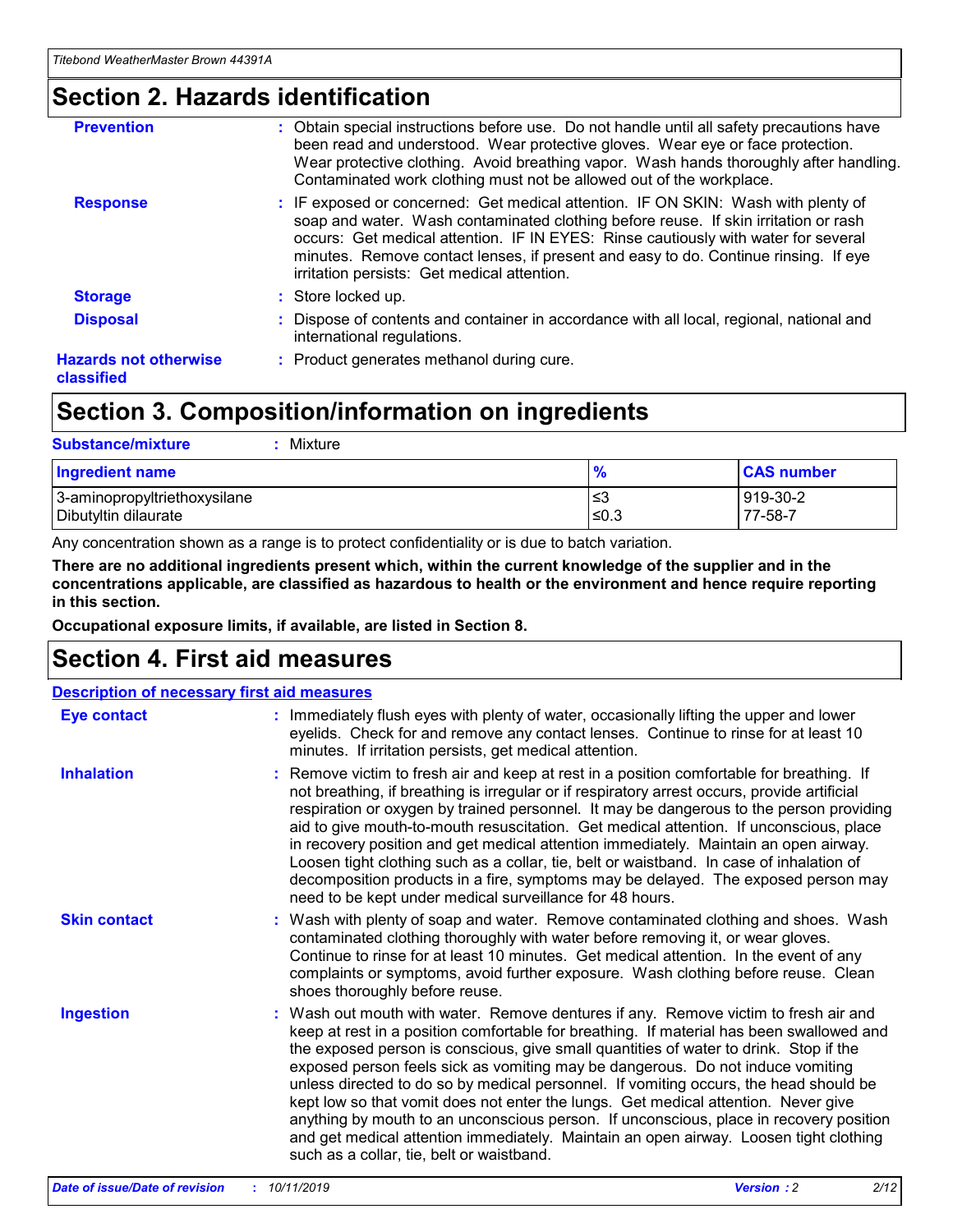# **Section 4. First aid measures**

| Most important symptoms/effects, acute and delayed |  |                                                                                                                                                                                                                                                                                                                                                                                                                 |  |
|----------------------------------------------------|--|-----------------------------------------------------------------------------------------------------------------------------------------------------------------------------------------------------------------------------------------------------------------------------------------------------------------------------------------------------------------------------------------------------------------|--|
| <b>Potential acute health effects</b>              |  |                                                                                                                                                                                                                                                                                                                                                                                                                 |  |
| Eye contact                                        |  | : May cause eye irritation.                                                                                                                                                                                                                                                                                                                                                                                     |  |
| <b>Inhalation</b>                                  |  | : No known significant effects or critical hazards.                                                                                                                                                                                                                                                                                                                                                             |  |
| <b>Skin contact</b>                                |  | : May cause skin irritation.                                                                                                                                                                                                                                                                                                                                                                                    |  |
| <b>Ingestion</b>                                   |  | : No known significant effects or critical hazards.                                                                                                                                                                                                                                                                                                                                                             |  |
| Over-exposure signs/symptoms                       |  |                                                                                                                                                                                                                                                                                                                                                                                                                 |  |
| <b>Eye contact</b>                                 |  | : Adverse symptoms may include the following:<br>irritation<br>watering<br>redness                                                                                                                                                                                                                                                                                                                              |  |
| <b>Inhalation</b>                                  |  | : Adverse symptoms may include the following:<br>reduced fetal weight<br>increase in fetal deaths<br>skeletal malformations                                                                                                                                                                                                                                                                                     |  |
| <b>Skin contact</b>                                |  | : Adverse symptoms may include the following:<br>irritation<br>redness<br>reduced fetal weight<br>increase in fetal deaths<br>skeletal malformations                                                                                                                                                                                                                                                            |  |
| <b>Ingestion</b>                                   |  | : Adverse symptoms may include the following:<br>reduced fetal weight<br>increase in fetal deaths<br>skeletal malformations                                                                                                                                                                                                                                                                                     |  |
|                                                    |  | <b>Indication of immediate medical attention and special treatment needed, if necessary</b>                                                                                                                                                                                                                                                                                                                     |  |
| <b>Notes to physician</b>                          |  | : In case of inhalation of decomposition products in a fire, symptoms may be delayed.<br>The exposed person may need to be kept under medical surveillance for 48 hours.                                                                                                                                                                                                                                        |  |
| <b>Specific treatments</b>                         |  | : No specific treatment.                                                                                                                                                                                                                                                                                                                                                                                        |  |
| <b>Protection of first-aiders</b>                  |  | : No action shall be taken involving any personal risk or without suitable training. If it is<br>suspected that fumes are still present, the rescuer should wear an appropriate mask or<br>self-contained breathing apparatus. It may be dangerous to the person providing aid to<br>give mouth-to-mouth resuscitation. Wash contaminated clothing thoroughly with water<br>before removing it, or wear gloves. |  |

**See toxicological information (Section 11)**

### **Section 5. Fire-fighting measures**

| <b>Extinguishing media</b>                             |                                                                                                                                                                                                     |
|--------------------------------------------------------|-----------------------------------------------------------------------------------------------------------------------------------------------------------------------------------------------------|
| <b>Suitable extinguishing</b><br>media                 | : Use an extinguishing agent suitable for the surrounding fire.                                                                                                                                     |
| <b>Unsuitable extinguishing</b><br>media               | : None known.                                                                                                                                                                                       |
| <b>Specific hazards arising</b><br>from the chemical   | : In a fire or if heated, a pressure increase will occur and the container may burst.                                                                                                               |
| <b>Hazardous thermal</b><br>decomposition products     | : Decomposition products may include the following materials:<br>carbon dioxide<br>carbon monoxide<br>nitrogen oxides<br>metal oxide/oxides                                                         |
| <b>Special protective actions</b><br>for fire-fighters | : Promptly isolate the scene by removing all persons from the vicinity of the incident if<br>there is a fire. No action shall be taken involving any personal risk or without suitable<br>training. |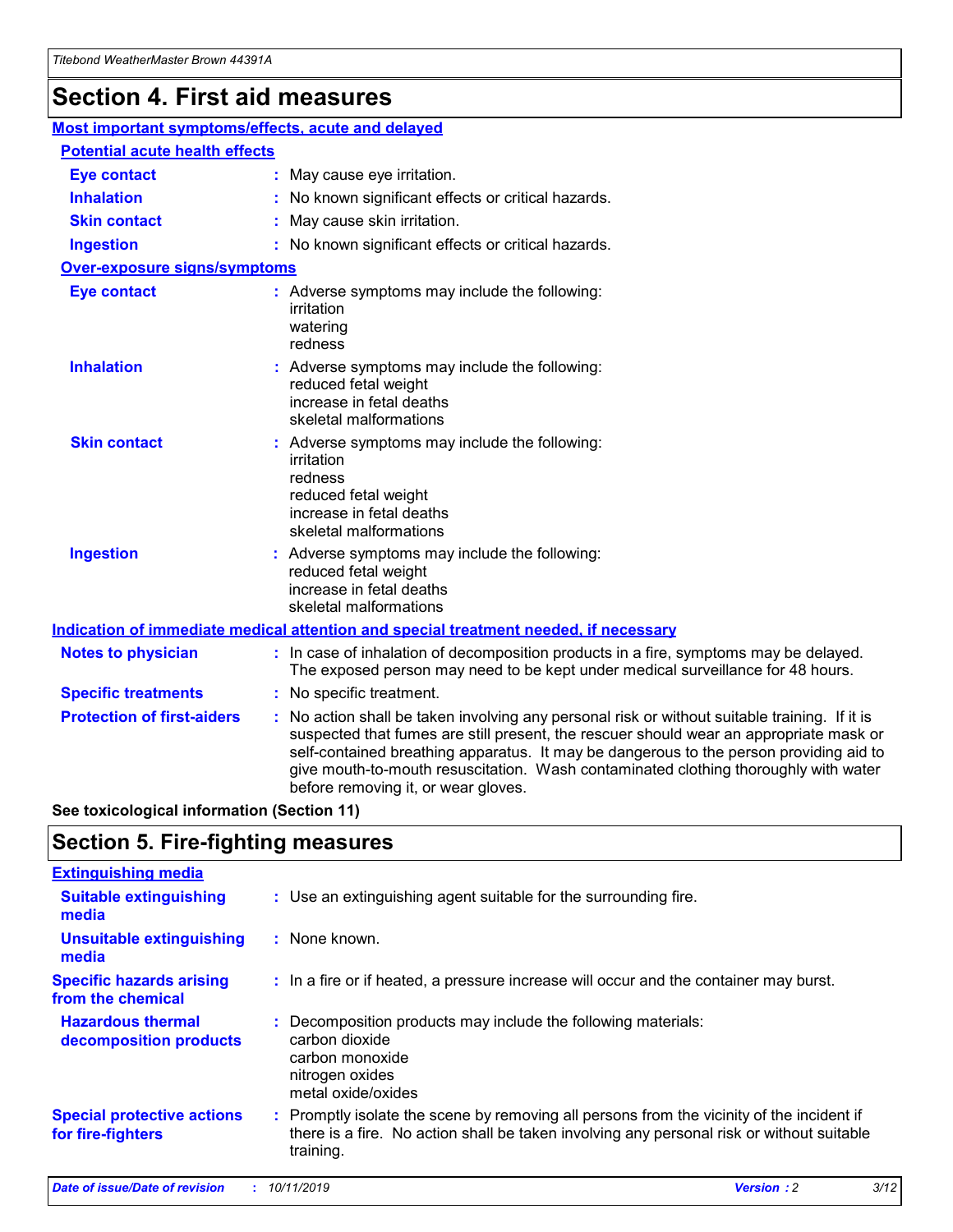### **Section 5. Fire-fighting measures**

**Special protective equipment for fire-fighters** Fire-fighters should wear appropriate protective equipment and self-contained breathing **:** apparatus (SCBA) with a full face-piece operated in positive pressure mode.

### **Section 6. Accidental release measures**

#### **Personal precautions, protective equipment and emergency procedures**

| For non-emergency<br>personnel                               |  | : No action shall be taken involving any personal risk or without suitable training.<br>Evacuate surrounding areas. Keep unnecessary and unprotected personnel from<br>entering. Do not touch or walk through spilled material. Avoid breathing vapor or mist.<br>Provide adequate ventilation. Wear appropriate respirator when ventilation is<br>inadequate. Put on appropriate personal protective equipment.                                                                                                                                                                                                                                                                                             |  |  |
|--------------------------------------------------------------|--|--------------------------------------------------------------------------------------------------------------------------------------------------------------------------------------------------------------------------------------------------------------------------------------------------------------------------------------------------------------------------------------------------------------------------------------------------------------------------------------------------------------------------------------------------------------------------------------------------------------------------------------------------------------------------------------------------------------|--|--|
|                                                              |  | For emergency responders : If specialized clothing is required to deal with the spillage, take note of any information in<br>Section 8 on suitable and unsuitable materials. See also the information in "For non-<br>emergency personnel".                                                                                                                                                                                                                                                                                                                                                                                                                                                                  |  |  |
| <b>Environmental precautions</b>                             |  | : Avoid dispersal of spilled material and runoff and contact with soil, waterways, drains<br>and sewers. Inform the relevant authorities if the product has caused environmental<br>pollution (sewers, waterways, soil or air).                                                                                                                                                                                                                                                                                                                                                                                                                                                                              |  |  |
| <b>Methods and materials for containment and cleaning up</b> |  |                                                                                                                                                                                                                                                                                                                                                                                                                                                                                                                                                                                                                                                                                                              |  |  |
| <b>Small spill</b>                                           |  | : Stop leak if without risk. Move containers from spill area. Dilute with water and mop up<br>if water-soluble. Alternatively, or if water-insoluble, absorb with an inert dry material and<br>place in an appropriate waste disposal container. Dispose of via a licensed waste<br>disposal contractor.                                                                                                                                                                                                                                                                                                                                                                                                     |  |  |
| <b>Large spill</b>                                           |  | : Stop leak if without risk. Move containers from spill area. Approach release from<br>upwind. Prevent entry into sewers, water courses, basements or confined areas. Wash<br>spillages into an effluent treatment plant or proceed as follows. Contain and collect<br>spillage with non-combustible, absorbent material e.g. sand, earth, vermiculite or<br>diatomaceous earth and place in container for disposal according to local regulations<br>(see Section 13). Dispose of via a licensed waste disposal contractor. Contaminated<br>absorbent material may pose the same hazard as the spilled product. Note: see<br>Section 1 for emergency contact information and Section 13 for waste disposal. |  |  |

### **Section 7. Handling and storage**

| <b>Precautions for safe handling</b>                                             |                                                                                                                                                                                                                                                                                                                                                                                                                                                                                                                                                                                                                                                                                                                                                                                                                                                  |
|----------------------------------------------------------------------------------|--------------------------------------------------------------------------------------------------------------------------------------------------------------------------------------------------------------------------------------------------------------------------------------------------------------------------------------------------------------------------------------------------------------------------------------------------------------------------------------------------------------------------------------------------------------------------------------------------------------------------------------------------------------------------------------------------------------------------------------------------------------------------------------------------------------------------------------------------|
| <b>Protective measures</b>                                                       | : Put on appropriate personal protective equipment (see Section 8). Persons with a<br>history of skin sensitization problems should not be employed in any process in which<br>this product is used. Avoid exposure - obtain special instructions before use. Avoid<br>exposure during pregnancy. Do not handle until all safety precautions have been read<br>and understood. Do not get in eyes or on skin or clothing. Do not ingest. Avoid<br>breathing vapor or mist. If during normal use the material presents a respiratory hazard,<br>use only with adequate ventilation or wear appropriate respirator. Keep in the original<br>container or an approved alternative made from a compatible material, kept tightly<br>closed when not in use. Empty containers retain product residue and can be hazardous.<br>Do not reuse container. |
| <b>Advice on general</b><br>occupational hygiene                                 | : Eating, drinking and smoking should be prohibited in areas where this material is<br>handled, stored and processed. Workers should wash hands and face before eating,<br>drinking and smoking. Remove contaminated clothing and protective equipment before<br>entering eating areas. See also Section 8 for additional information on hygiene<br>measures.                                                                                                                                                                                                                                                                                                                                                                                                                                                                                    |
| <b>Conditions for safe storage,</b><br>including any<br><b>incompatibilities</b> | : Store between the following temperatures: 0 to 120 $\degree$ C (32 to 248 $\degree$ F). Store in<br>accordance with local regulations. Store in original container protected from direct<br>sunlight in a dry, cool and well-ventilated area, away from incompatible materials (see<br>Section 10) and food and drink. Store locked up. Keep container tightly closed and<br>sealed until ready for use. Containers that have been opened must be carefully<br>resealed and kept upright to prevent leakage. Do not store in unlabeled containers.<br>Use appropriate containment to avoid environmental contamination. See Section 10 for<br>incompatible materials before handling or use.                                                                                                                                                   |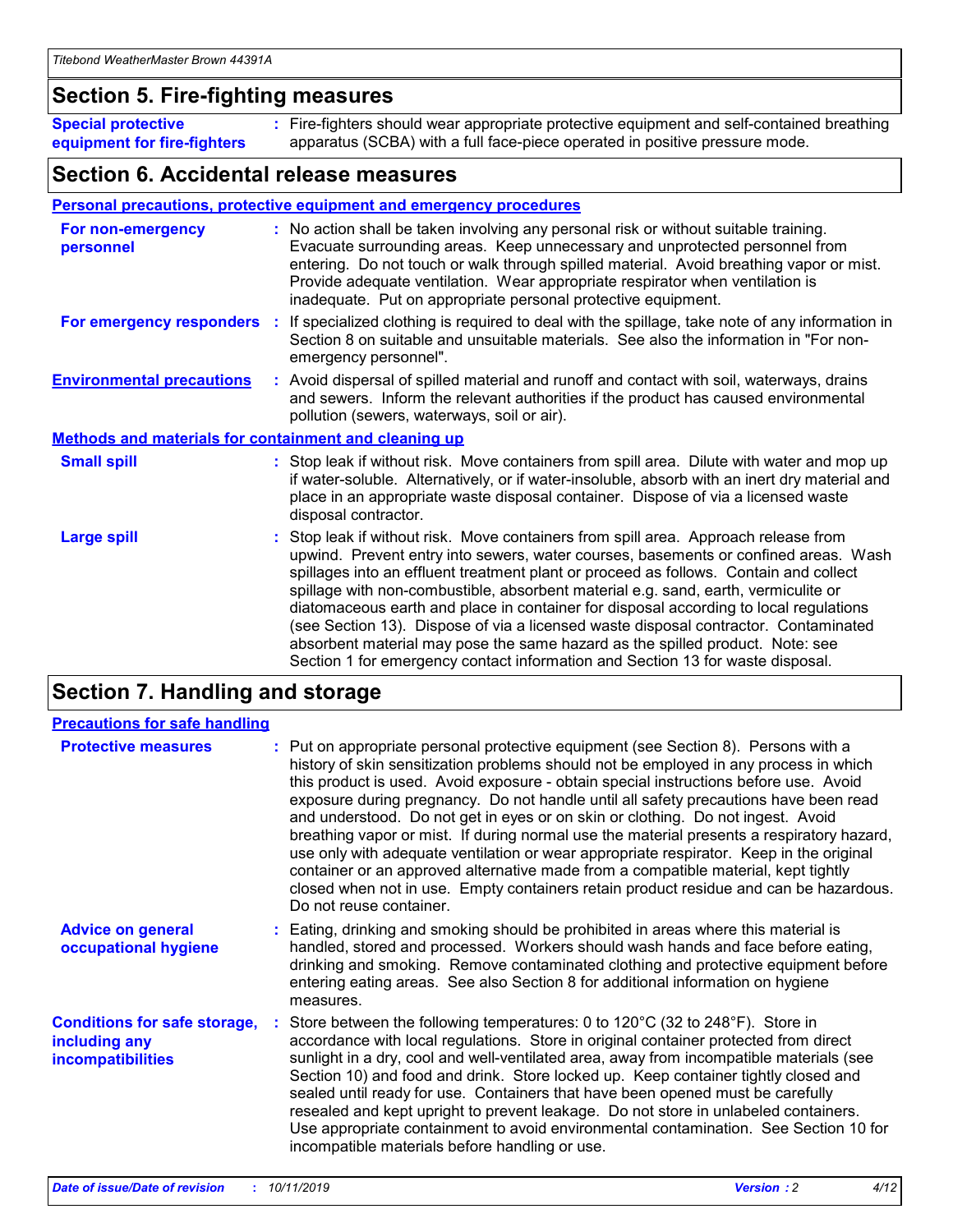# **Section 8. Exposure controls/personal protection**

#### **Control parameters**

#### **Occupational exposure limits**

| <b>Ingredient name</b>                               |    |                        | <b>Exposure limits</b>                                                                                                                                                                                                                                                                                                                                                                                                                                                                                                                                                                                                 |
|------------------------------------------------------|----|------------------------|------------------------------------------------------------------------------------------------------------------------------------------------------------------------------------------------------------------------------------------------------------------------------------------------------------------------------------------------------------------------------------------------------------------------------------------------------------------------------------------------------------------------------------------------------------------------------------------------------------------------|
| 3-aminopropyltriethoxysilane<br>Dibutyltin dilaurate |    |                        | None.<br>ACGIH TLV (United States, 3/2019). Absorbed through skin.<br>Notes: as Sn<br>TWA: 0.1 mg/m <sup>3</sup> , (as Sn) 8 hours.<br>STEL: 0.2 mg/m <sup>3</sup> , (as Sn) 15 minutes.<br>NIOSH REL (United States, 10/2016). Absorbed through skin.<br>Notes: as Sn<br>TWA: 0.1 mg/m <sup>3</sup> , (as Sn) 10 hours.<br>OSHA PEL (United States, 5/2018). Notes: as Sn<br>TWA: $0.1 \text{ mg/m}^3$ , (as Sn) 8 hours.<br>OSHA PEL 1989 (United States, 3/1989). Absorbed through skin.<br>Notes: measured as Sn<br>TWA: 0.1 mg/m <sup>3</sup> , (measured as Sn) 8 hours. Form: Organic                           |
| <b>Appropriate engineering</b><br>controls           |    |                        | : If user operations generate dust, fumes, gas, vapor or mist, use process enclosures,<br>local exhaust ventilation or other engineering controls to keep worker exposure to<br>airborne contaminants below any recommended or statutory limits.                                                                                                                                                                                                                                                                                                                                                                       |
| <b>Environmental exposure</b><br><b>controls</b>     |    |                        | Emissions from ventilation or work process equipment should be checked to ensure<br>they comply with the requirements of environmental protection legislation. In some<br>cases, fume scrubbers, filters or engineering modifications to the process equipment<br>will be necessary to reduce emissions to acceptable levels.                                                                                                                                                                                                                                                                                          |
| <b>Individual protection measures</b>                |    |                        |                                                                                                                                                                                                                                                                                                                                                                                                                                                                                                                                                                                                                        |
| <b>Hygiene measures</b>                              |    |                        | : Wash hands, forearms and face thoroughly after handling chemical products, before<br>eating, smoking and using the lavatory and at the end of the working period.<br>Appropriate techniques should be used to remove potentially contaminated clothing.<br>Contaminated work clothing should not be allowed out of the workplace. Wash<br>contaminated clothing before reusing. Ensure that eyewash stations and safety<br>showers are close to the workstation location.                                                                                                                                            |
| <b>Eye/face protection</b>                           |    |                        | : Safety eyewear complying with an approved standard should be used when a risk<br>assessment indicates this is necessary to avoid exposure to liquid splashes, mists,<br>gases or dusts. If contact is possible, the following protection should be worn, unless<br>the assessment indicates a higher degree of protection: chemical splash goggles.                                                                                                                                                                                                                                                                  |
| <b>Skin protection</b>                               |    |                        |                                                                                                                                                                                                                                                                                                                                                                                                                                                                                                                                                                                                                        |
| <b>Hand protection</b>                               |    |                        | : Chemical-resistant, impervious gloves complying with an approved standard should be<br>worn at all times when handling chemical products if a risk assessment indicates this is<br>necessary. Considering the parameters specified by the glove manufacturer, check<br>during use that the gloves are still retaining their protective properties. It should be<br>noted that the time to breakthrough for any glove material may be different for different<br>glove manufacturers. In the case of mixtures, consisting of several substances, the<br>protection time of the gloves cannot be accurately estimated. |
| <b>Body protection</b>                               |    | handling this product. | Personal protective equipment for the body should be selected based on the task being<br>performed and the risks involved and should be approved by a specialist before                                                                                                                                                                                                                                                                                                                                                                                                                                                |
| <b>Other skin protection</b>                         |    |                        | : Appropriate footwear and any additional skin protection measures should be selected<br>based on the task being performed and the risks involved and should be approved by a<br>specialist before handling this product.                                                                                                                                                                                                                                                                                                                                                                                              |
| <b>Respiratory protection</b>                        | ÷. | aspects of use.        | Based on the hazard and potential for exposure, select a respirator that meets the<br>appropriate standard or certification. Respirators must be used according to a<br>respiratory protection program to ensure proper fitting, training, and other important                                                                                                                                                                                                                                                                                                                                                         |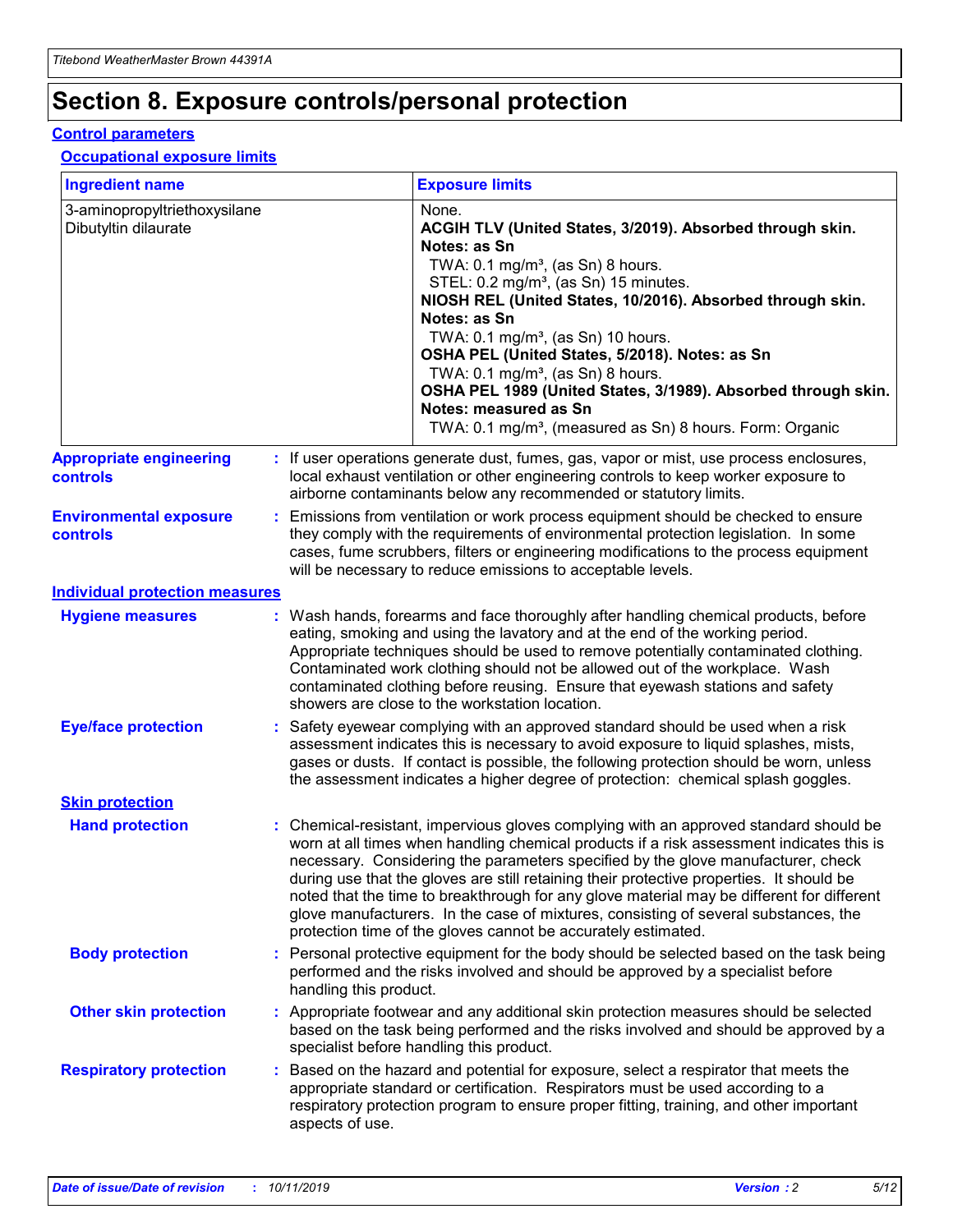### **Section 9. Physical and chemical properties**

#### **Appearance**

| <b>Physical state</b>                             | : Liquid. [Paste.]                                              |
|---------------------------------------------------|-----------------------------------------------------------------|
| <b>Color</b>                                      | : Brown.                                                        |
| Odor                                              | None [Slight]                                                   |
| <b>Odor threshold</b>                             | $:$ Not available.                                              |
| рH                                                | : Not applicable.                                               |
| <b>Melting point</b>                              | : Not available.                                                |
| <b>Boiling point</b>                              | : >100°C (>212°F)                                               |
| <b>Flash point</b>                                | : Closed cup: >200°C (>392°F) [Setaflash.]                      |
| <b>Evaporation rate</b>                           | $:$ <1 (butyl acetate = 1)                                      |
| <b>Flammability (solid, gas)</b>                  | : Not available.                                                |
| Lower and upper explosive<br>(flammable) limits   | : Not available.                                                |
| <b>VOC (less water, less</b>                      | $: 0$ g/l                                                       |
| exempt solvents)                                  |                                                                 |
| <b>Volatility</b>                                 | $: 0\%$ (w/w)                                                   |
| <b>Vapor density</b>                              | : Not available.                                                |
| <b>Relative density</b>                           | : 1.4329                                                        |
| <b>Solubility</b>                                 | Insoluble in the following materials: cold water and hot water. |
| <b>Solubility in water</b>                        | : Not available.                                                |
| <b>Partition coefficient: n-</b><br>octanol/water | $:$ Not available.                                              |
| <b>Auto-ignition temperature</b>                  | : Not available.                                                |
| <b>Decomposition temperature</b>                  | : Not available.                                                |

## **Section 10. Stability and reactivity**

| <b>Reactivity</b>                            | : No specific test data related to reactivity available for this product or its ingredients.            |
|----------------------------------------------|---------------------------------------------------------------------------------------------------------|
| <b>Chemical stability</b>                    | : The product is stable.                                                                                |
| <b>Possibility of hazardous</b><br>reactions | : Under normal conditions of storage and use, hazardous reactions will not occur.                       |
| <b>Conditions to avoid</b>                   | : No specific data.                                                                                     |
| <b>Incompatible materials</b>                | : No specific data.                                                                                     |
| <b>Hazardous decomposition</b><br>products   | Under normal conditions of storage and use, hazardous decomposition products should<br>not be produced. |

# **Section 11. Toxicological information**

### **Information on toxicological effects**

#### **Acute toxicity**

| <b>Product/ingredient name</b> | <b>Result</b> | <b>Species</b> | <b>Dose</b>         | <b>Exposure</b> |
|--------------------------------|---------------|----------------|---------------------|-----------------|
| 3-aminopropyltriethoxysilane   | ILD50 Dermal  | Rabbit         | $4.29$ g/kg         |                 |
|                                | ILD50 Oral    | Rat            | $1.57$ g/kg         |                 |
| Dibutyltin dilaurate           | LD50 Oral     | Rat            | $175 \text{ mg/kg}$ |                 |

**Irritation/Corrosion**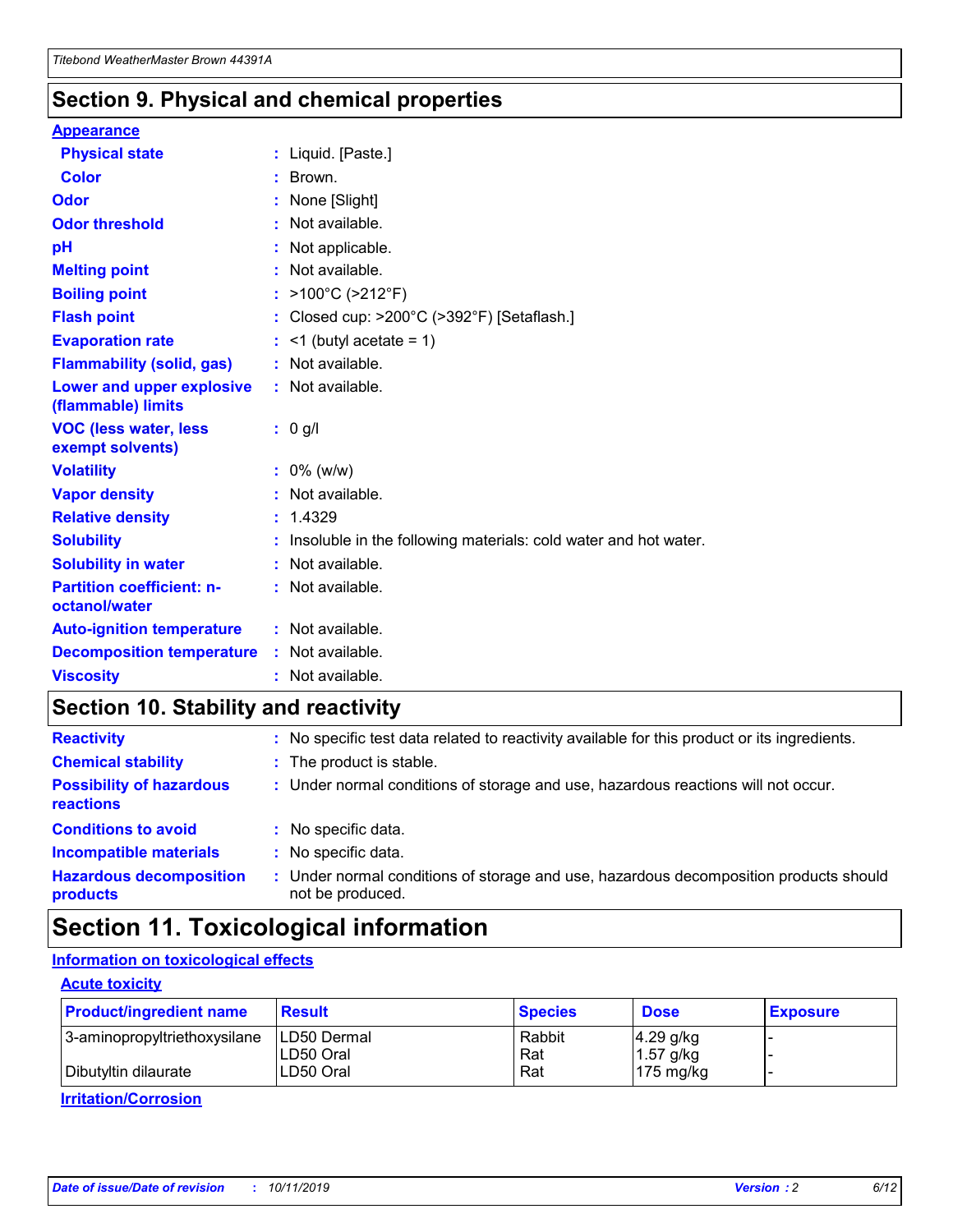# **Section 11. Toxicological information**

| <b>Product/ingredient name</b> | <b>Result</b>            | <b>Species</b> | <b>Score</b> | <b>Exposure</b>           | <b>Observation</b> |
|--------------------------------|--------------------------|----------------|--------------|---------------------------|--------------------|
| 3-aminopropyltriethoxysilane   | Eyes - Mild irritant     | Rabbit         |              | $100$ mg                  |                    |
|                                | Eyes - Severe irritant   | Rabbit         |              | 24 hours 750              |                    |
|                                |                          |                |              | ug                        |                    |
|                                | Skin - Severe irritant   | Rabbit         |              | 24 hours 5                | -                  |
| Dibutyltin dilaurate           | Eyes - Moderate irritant | Rabbit         |              | mq<br><b>24 hours 100</b> |                    |
|                                |                          |                |              | mg                        |                    |
|                                | Skin - Severe irritant   | Rabbit         |              | 500 mg                    |                    |

#### **Sensitization**

Not available.

#### **Mutagenicity**

Not available.

#### **Carcinogenicity**

Not available.

#### **Reproductive toxicity**

Not available.

#### **Teratogenicity**

Not available.

#### **Specific target organ toxicity (single exposure)**

Not available.

#### **Specific target organ toxicity (repeated exposure)**

| <b>Name</b>                                                                  |                                                                                                                             | <b>Category</b> | <b>Route of</b><br>exposure  | <b>Target organs</b> |
|------------------------------------------------------------------------------|-----------------------------------------------------------------------------------------------------------------------------|-----------------|------------------------------|----------------------|
| Dibutyltin dilaurate                                                         |                                                                                                                             | Category 1      | $\qquad \qquad \blacksquare$ | respiratory system   |
| <b>Aspiration hazard</b><br>Not available.                                   |                                                                                                                             |                 |                              |                      |
| <b>Information on the likely</b><br>routes of exposure                       | : Not available.                                                                                                            |                 |                              |                      |
| <b>Potential acute health effects</b>                                        |                                                                                                                             |                 |                              |                      |
| <b>Eye contact</b>                                                           | : May cause eye irritation.                                                                                                 |                 |                              |                      |
| <b>Inhalation</b>                                                            | : No known significant effects or critical hazards.                                                                         |                 |                              |                      |
| <b>Skin contact</b>                                                          | : May cause skin irritation.                                                                                                |                 |                              |                      |
| <b>Ingestion</b>                                                             | : No known significant effects or critical hazards.                                                                         |                 |                              |                      |
| Symptoms related to the physical, chemical and toxicological characteristics |                                                                                                                             |                 |                              |                      |
| <b>Eye contact</b>                                                           | : Adverse symptoms may include the following:<br>irritation<br>watering<br>redness                                          |                 |                              |                      |
| <b>Inhalation</b>                                                            | : Adverse symptoms may include the following:<br>reduced fetal weight<br>increase in fetal deaths<br>skeletal malformations |                 |                              |                      |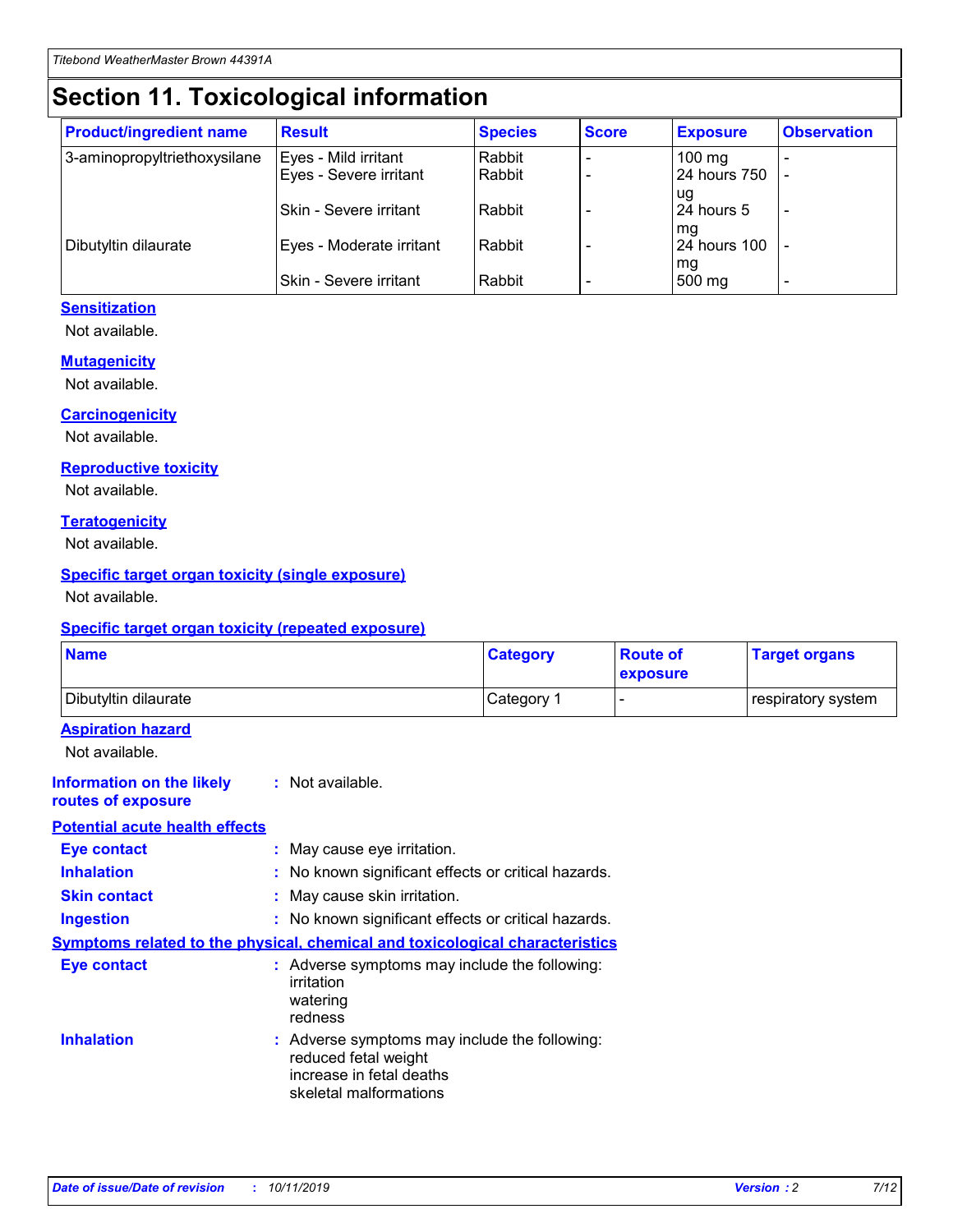# **Section 11. Toxicological information**

| <b>Skin contact</b>                     | : Adverse symptoms may include the following:                                                          |
|-----------------------------------------|--------------------------------------------------------------------------------------------------------|
|                                         | irritation<br>redness                                                                                  |
|                                         | reduced fetal weight                                                                                   |
|                                         | increase in fetal deaths                                                                               |
|                                         | skeletal malformations                                                                                 |
| <b>Ingestion</b>                        | : Adverse symptoms may include the following:                                                          |
|                                         | reduced fetal weight<br>increase in fetal deaths                                                       |
|                                         | skeletal malformations                                                                                 |
|                                         | Delayed and immediate effects and also chronic effects from short and long term exposure               |
| <b>Short term exposure</b>              |                                                                                                        |
| <b>Potential immediate</b>              | : Not available.                                                                                       |
| effects                                 |                                                                                                        |
| <b>Potential delayed effects</b>        | : Not available.                                                                                       |
| <b>Long term exposure</b>               |                                                                                                        |
| <b>Potential immediate</b>              | : Not available.                                                                                       |
| effects                                 |                                                                                                        |
| <b>Potential delayed effects</b>        | : Not available.                                                                                       |
| <b>Potential chronic health effects</b> |                                                                                                        |
| Not available.                          |                                                                                                        |
| <b>General</b>                          | Once sensitized, a severe allergic reaction may occur when subsequently exposed to<br>very low levels. |
| <b>Carcinogenicity</b>                  | : No known significant effects or critical hazards.                                                    |
| <b>Mutagenicity</b>                     | No known significant effects or critical hazards.                                                      |
| <b>Teratogenicity</b>                   | May damage the unborn child.                                                                           |
| <b>Developmental effects</b>            | : No known significant effects or critical hazards.                                                    |
| <b>Fertility effects</b>                | May damage fertility.                                                                                  |
| <b>Numerical measures of toxicity</b>   |                                                                                                        |
| <b>Acute toxicity estimates</b>         |                                                                                                        |
| المسابق المستنقذ والمستنبذ والمستنب     |                                                                                                        |

Not available.

# **Section 12. Ecological information**

#### **Toxicity**

| <b>Product/ingredient name</b> | <b>Result</b>                     | <b>Species</b>                       | <b>Exposure</b> |
|--------------------------------|-----------------------------------|--------------------------------------|-----------------|
| Dibutyltin dilaurate           | Chronic EC10 > 2 mg/l Fresh water | Algae - Scenedesmus<br>I subspicatus | l 96 hours i    |

### **Persistence and degradability**

| <b>Product/ingredient name</b> | <b>Test</b>                                                                    | <b>Result</b>  |  | <b>Dose</b>       | <b>Inoculum</b>         |
|--------------------------------|--------------------------------------------------------------------------------|----------------|--|-------------------|-------------------------|
| Dibutyltin dilaurate           | OECD 301F<br>Ready<br>Biodegradability -<br>Manometric<br>Respirometry<br>Test | 23 % - 28 days |  |                   |                         |
| <b>Product/ingredient name</b> | <b>Aquatic half-life</b>                                                       |                |  | <b>Photolysis</b> | <b>Biodegradability</b> |
| Dibutyltin dilaurate           |                                                                                |                |  |                   | Inherent                |

### **Bioaccumulative potential**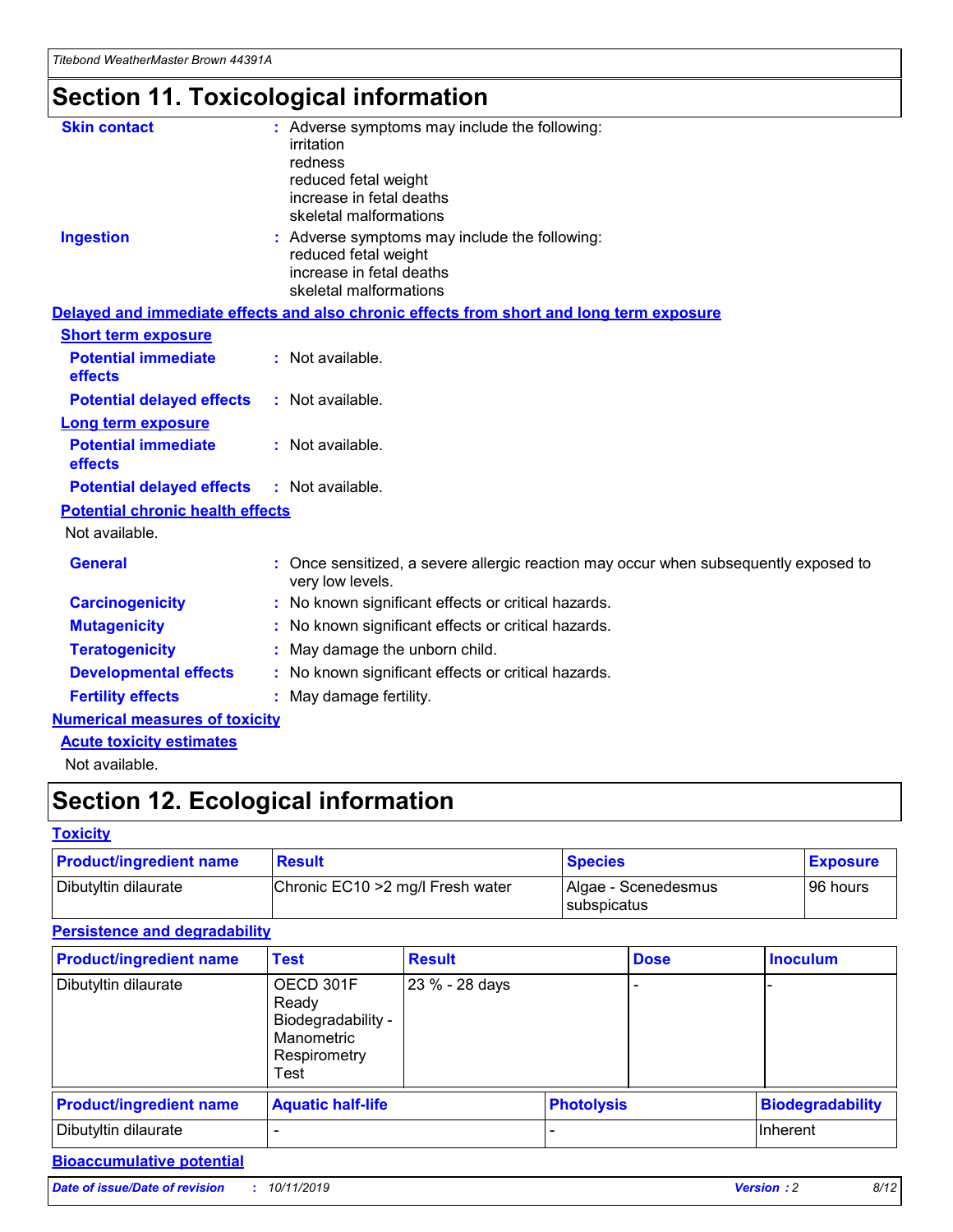# **Section 12. Ecological information**

| <b>Product/ingredient name</b> | $LoaPow$ | <b>BCF</b> | <b>Potential</b> |
|--------------------------------|----------|------------|------------------|
| 3-aminopropyltriethoxysilane   | 4.44     | 3.4        | low              |
| Dibutyltin dilaurate           |          | 2.91       | low              |

#### **Mobility in soil**

| <b>Soil/water partition</b><br>coefficient (K <sub>oc</sub> ) | : Not available.                                    |
|---------------------------------------------------------------|-----------------------------------------------------|
| <b>Other adverse effects</b>                                  | : No known significant effects or critical hazards. |

### **Section 13. Disposal considerations**

**Disposal methods :**

The generation of waste should be avoided or minimized wherever possible. Disposal of this product, solutions and any by-products should at all times comply with the requirements of environmental protection and waste disposal legislation and any regional local authority requirements. Dispose of surplus and non-recyclable products via a licensed waste disposal contractor. Waste should not be disposed of untreated to the sewer unless fully compliant with the requirements of all authorities with jurisdiction. Waste packaging should be recycled. Incineration or landfill should only be considered when recycling is not feasible. This material and its container must be disposed of in a safe way. Care should be taken when handling emptied containers that have not been cleaned or rinsed out. Empty containers or liners may retain some product residues. Avoid dispersal of spilled material and runoff and contact with soil, waterways, drains and sewers.

# **Section 14. Transport information**

|                                      | <b>DOT</b><br><b>Classification</b> | <b>TDG</b><br><b>Classification</b> | <b>Mexico</b><br><b>Classification</b> | <b>ADR/RID</b> | <b>IMDG</b>              | <b>IATA</b>              |
|--------------------------------------|-------------------------------------|-------------------------------------|----------------------------------------|----------------|--------------------------|--------------------------|
| <b>UN number</b>                     | Not regulated.                      | Not regulated.                      | Not regulated.                         | Not regulated. | Not regulated.           | Not regulated.           |
| <b>UN proper</b><br>shipping name    | $\blacksquare$                      |                                     |                                        |                |                          |                          |
| <b>Transport</b><br>hazard class(es) | $\blacksquare$                      | $\overline{\phantom{a}}$            | $\blacksquare$                         | $\blacksquare$ | $\overline{\phantom{a}}$ | $\blacksquare$           |
| <b>Packing group</b>                 | $\overline{\phantom{a}}$            | $\overline{\phantom{0}}$            | $\overline{\phantom{a}}$               | -              | $\overline{\phantom{0}}$ | $\overline{\phantom{a}}$ |
| <b>Environmental</b><br>hazards      | No.                                 | No.                                 | No.                                    | No.            | No.                      | No.                      |

# **Section 15. Regulatory information**

#### **U.S. Federal regulations**

#### **SARA 302/304**

#### **Composition/information on ingredients**

No products were found.

**SARA 304 RQ :** Not applicable.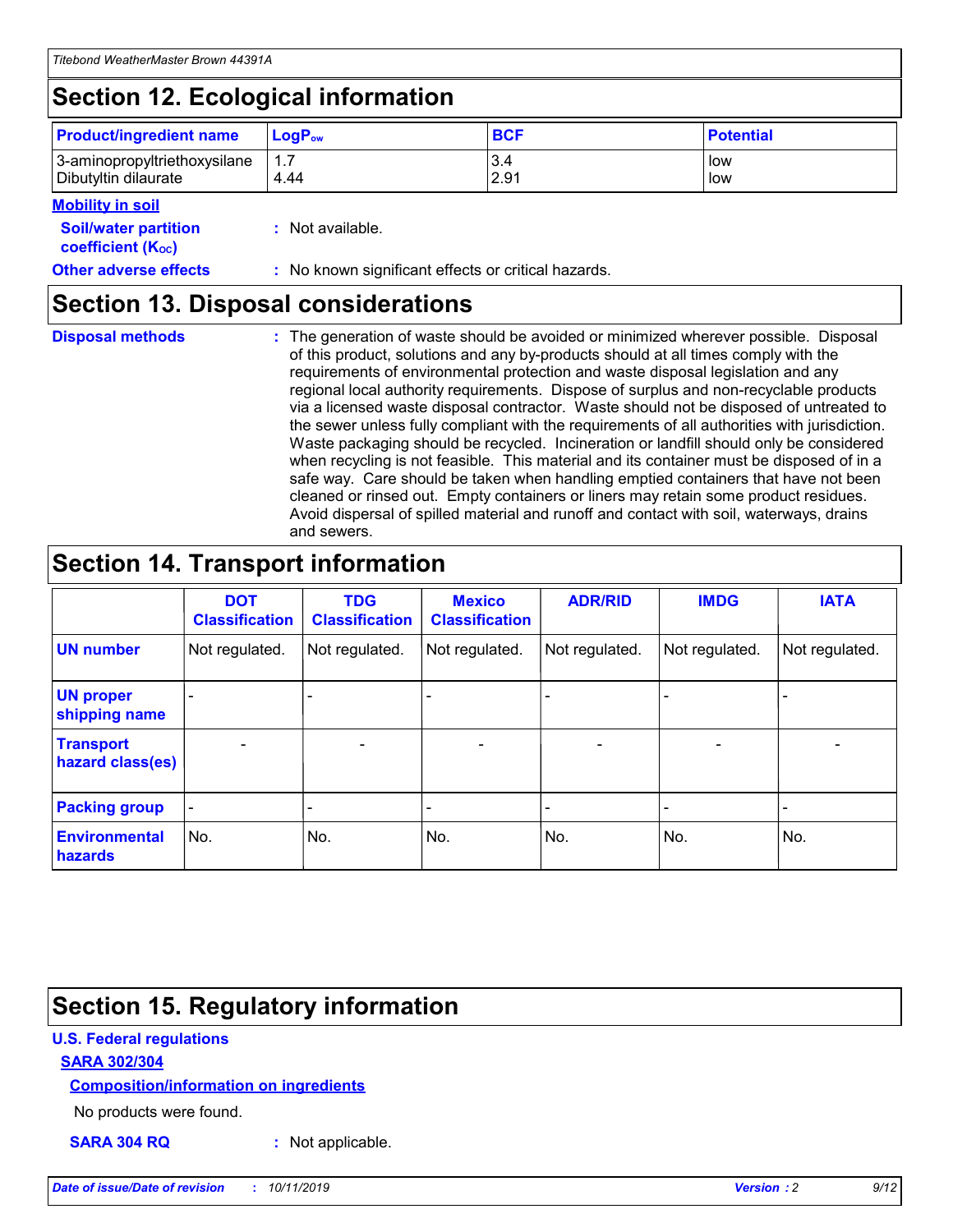# **Section 15. Regulatory information**

#### **SARA 311/312**

**Classification :** EYE IRRITATION - Category 2B SKIN SENSITIZATION - Category 1 TOXIC TO REPRODUCTION (Fertility) - Category 1B TOXIC TO REPRODUCTION (Unborn child) - Category 1B

#### **Composition/information on ingredients**

| <b>Name</b>                  | $\frac{9}{6}$ | <b>Classification</b>                                                                                            |
|------------------------------|---------------|------------------------------------------------------------------------------------------------------------------|
| 3-aminopropyltriethoxysilane | $\leq$ 3      | <b>FLAMMABLE LIQUIDS - Category 4</b><br><b>ACUTE TOXICITY (oral) - Category 4</b>                               |
|                              |               | SKIN IRRITATION - Category 2<br><b>EYE IRRITATION - Category 2A</b>                                              |
| Dibutyltin dilaurate         | ≤0.3          | ACUTE TOXICITY (oral) - Category 3<br>SKIN CORROSION - Category 1C                                               |
|                              |               | SERIOUS EYE DAMAGE - Category 1<br>SKIN SENSITIZATION - Category 1<br><b>GERM CELL MUTAGENICITY - Category 2</b> |
|                              |               | TOXIC TO REPRODUCTION (Fertility) - Category 1B<br>TOXIC TO REPRODUCTION (Unborn child) - Category 1B            |
|                              |               | SPECIFIC TARGET ORGAN TOXICITY (REPEATED<br>EXPOSURE) (respiratory system) - Category 1                          |

#### **State regulations**

| <b>Massachusetts</b> | : None of the components are listed. |
|----------------------|--------------------------------------|
| <b>New York</b>      | : None of the components are listed. |
| <b>New Jersey</b>    | : None of the components are listed. |
| <b>Pennsylvania</b>  | : None of the components are listed. |

#### **California Prop. 65**

**A** WARNING: This product can expose you to methanol, which is known to the State of California to cause birth defects or other reproductive harm. For more information go to www.P65Warnings.ca.gov.

| <b>Ingredient name</b> | No significant risk Maximum<br>level | acceptable dosage<br>level |
|------------------------|--------------------------------------|----------------------------|
| methanol               |                                      | Yes.                       |

#### **International regulations**

**Chemical Weapon Convention List Schedules I, II & III Chemicals** Not listed.

#### **Montreal Protocol**

Not listed.

**Stockholm Convention on Persistent Organic Pollutants**

Not listed.

### **UNECE Aarhus Protocol on POPs and Heavy Metals**

Not listed.

#### **Inventory list**

### **China :** All components are listed or exempted.

**United States TSCA 8(b) inventory :** All components are active or exempted.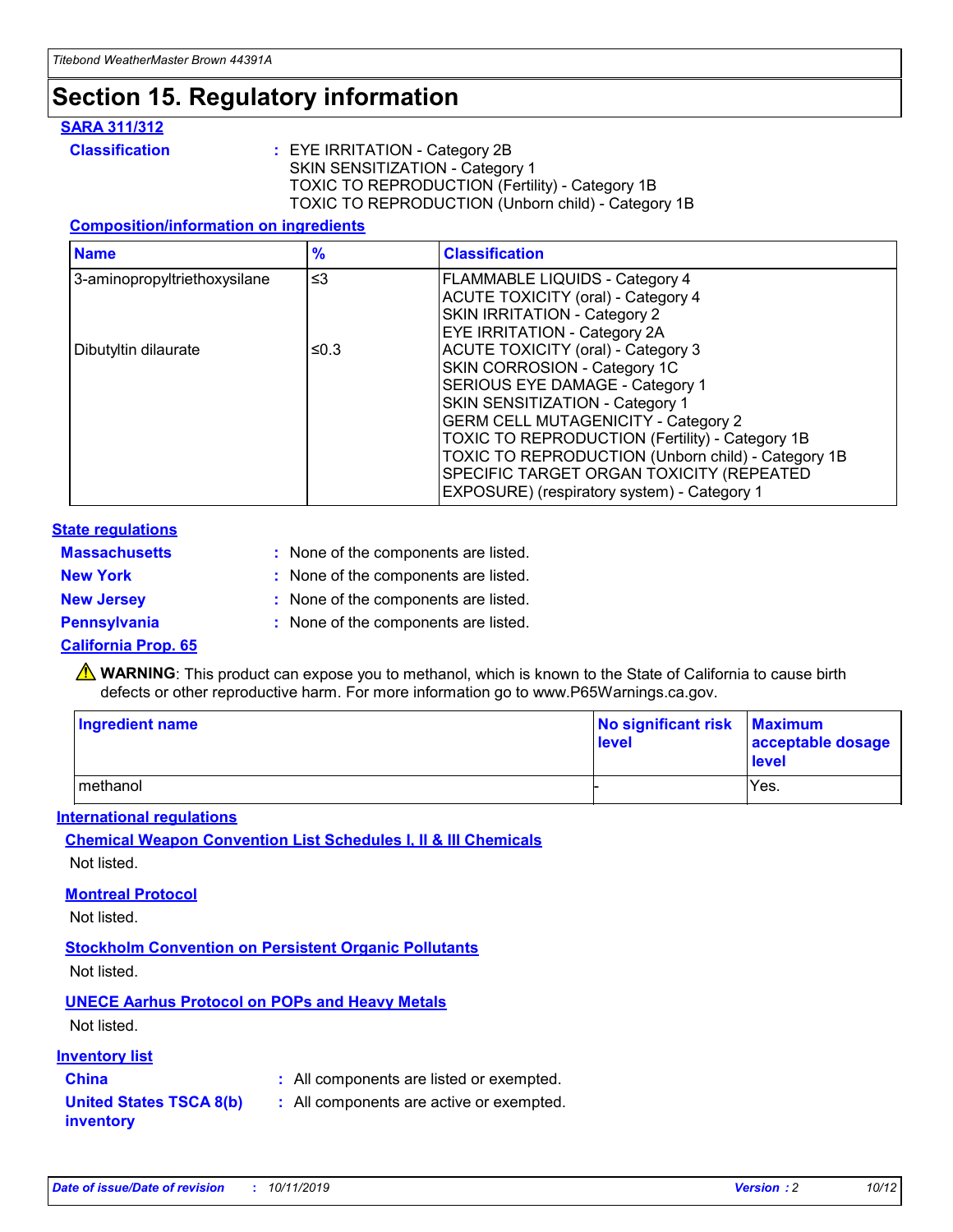# **Section 16. Other information**

**Hazardous Material Information System (U.S.A.)**



**Caution: HMIS® ratings are based on a 0-4 rating scale, with 0 representing minimal hazards or risks, and 4 representing significant hazards or risks. Although HMIS® ratings and the associated label are not required on SDSs or products leaving a facility under 29 CFR 1910.1200, the preparer may choose to provide them. HMIS® ratings are to be used with a fully implemented HMIS® program. HMIS® is a registered trademark and service mark of the American Coatings Association, Inc.**

**The customer is responsible for determining the PPE code for this material. For more information on HMIS® Personal Protective Equipment (PPE) codes, consult the HMIS® Implementation Manual.**

#### **National Fire Protection Association (U.S.A.)**



**Reprinted with permission from NFPA 704-2001, Identification of the Hazards of Materials for Emergency Response Copyright ©1997, National Fire Protection Association, Quincy, MA 02269. This reprinted material is not the complete and official position of the National Fire Protection Association, on the referenced subject which is represented only by the standard in its entirety.**

**Copyright ©2001, National Fire Protection Association, Quincy, MA 02269. This warning system is intended to be interpreted and applied only by properly trained individuals to identify fire, health and reactivity hazards of chemicals. The user is referred to certain limited number of chemicals with recommended classifications in NFPA 49 and NFPA 325, which would be used as a guideline only. Whether the chemicals are classified by NFPA or not, anyone using the 704 systems to classify chemicals does so at their own risk.**

#### **Procedure used to derive the classification**

| <b>Classification</b>                                                                                                                                                                  |                                                                                                                                                                                                                                                                   | <b>Justification</b>                                                                                                                                                                                                                                                                                       |  |
|----------------------------------------------------------------------------------------------------------------------------------------------------------------------------------------|-------------------------------------------------------------------------------------------------------------------------------------------------------------------------------------------------------------------------------------------------------------------|------------------------------------------------------------------------------------------------------------------------------------------------------------------------------------------------------------------------------------------------------------------------------------------------------------|--|
| <b>EYE IRRITATION - Category 2B</b><br>SKIN SENSITIZATION - Category 1<br><b>TOXIC TO REPRODUCTION (Fertility) - Category 1B</b><br>TOXIC TO REPRODUCTION (Unborn child) - Category 1B |                                                                                                                                                                                                                                                                   | Expert judgment<br>Expert judgment<br>Expert judgment<br>Expert judgment                                                                                                                                                                                                                                   |  |
| <b>History</b>                                                                                                                                                                         |                                                                                                                                                                                                                                                                   |                                                                                                                                                                                                                                                                                                            |  |
| <b>Date of printing</b>                                                                                                                                                                | : 4/22/2022                                                                                                                                                                                                                                                       |                                                                                                                                                                                                                                                                                                            |  |
| Date of issue/Date of<br>revision                                                                                                                                                      | : 10/11/2019                                                                                                                                                                                                                                                      |                                                                                                                                                                                                                                                                                                            |  |
| Date of previous issue                                                                                                                                                                 | : 10/16/2020                                                                                                                                                                                                                                                      |                                                                                                                                                                                                                                                                                                            |  |
| <b>Version</b>                                                                                                                                                                         | $\therefore$ 2                                                                                                                                                                                                                                                    |                                                                                                                                                                                                                                                                                                            |  |
| <b>Key to abbreviations</b>                                                                                                                                                            | $\therefore$ ATE = Acute Toxicity Estimate<br><b>BCF</b> = Bioconcentration Factor<br>IATA = International Air Transport Association<br><b>IBC</b> = Intermediate Bulk Container<br><b>IMDG = International Maritime Dangerous Goods</b><br>$UN = United Nations$ | GHS = Globally Harmonized System of Classification and Labelling of Chemicals<br>LogPow = logarithm of the octanol/water partition coefficient<br>MARPOL = International Convention for the Prevention of Pollution From Ships, 1973<br>as modified by the Protocol of 1978. ("Marpol" = marine pollution) |  |